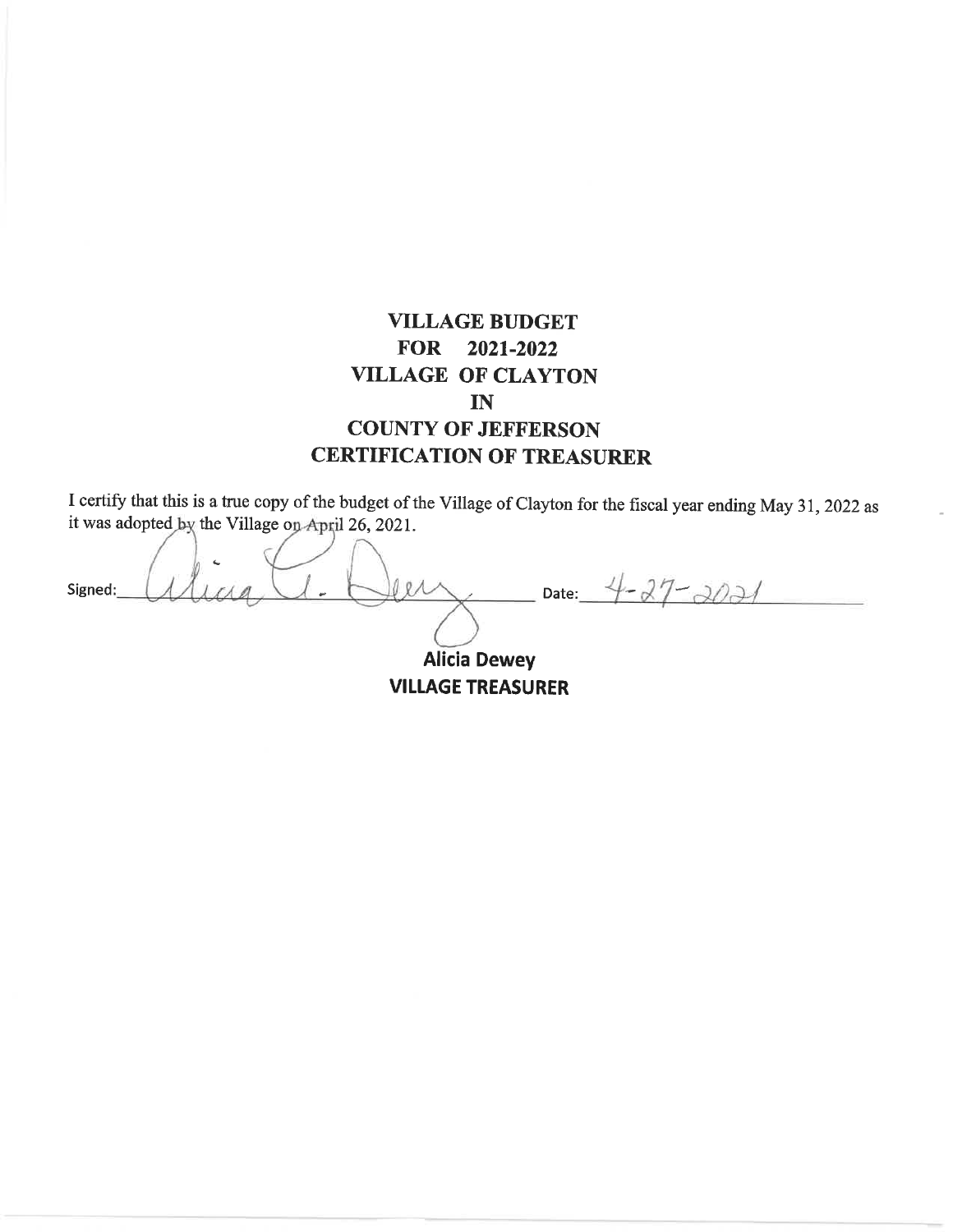## **VILLAGE OF CLAYTON BUDGET RECAP2021‐2022**

|                |                     |                       |                 | <b>APPROPRIATED</b>      | 2022                 | 2021                 |
|----------------|---------------------|-----------------------|-----------------|--------------------------|----------------------|----------------------|
| <b>FUND ID</b> | <b>FUND TITLE</b>   | <b>APPROPRIATIONS</b> | <b>REVENUES</b> | <b>FUND BALANCE</b>      | <b>VILLAGE TAXES</b> | <b>VILLAGE TAXES</b> |
| A              | <b>GENERAL FUND</b> | 2,489,531             | 1,063,731       |                          | 1,425,800            | 1,398,000            |
| FX             | <b>WATER FUND</b>   | 839,996               | 839.996         | $\overline{\phantom{a}}$ | -                    |                      |
| G              | <b>SEWER FUND</b>   | 1,181,487             | 1,181,487       |                          |                      |                      |
|                |                     | 4,511,013             | 3,085,213       |                          | 1,425,800            | 1,398,000            |

#### **TAX RATE**

| <b>FYE 2022</b>       | <b>FYE 2022</b> | <b>FYE 2021</b>       | <b>FYE 2021</b> |
|-----------------------|-----------------|-----------------------|-----------------|
| <b>Assessed Value</b> | Rate            | <b>Assessed Value</b> | Rate            |
| 182,505,265           | 7.812377        | 180,230,104           | 7.756751        |

#### **Elected Officials Salaries**

| Mayor        | S   | 5,000.00  |
|--------------|-----|-----------|
| Deputy Mayor | \$  | 575.00    |
| Trustees (4) | \$. | 11,000.00 |

Village Elected Officials receive no additional benefits (such as health insurance)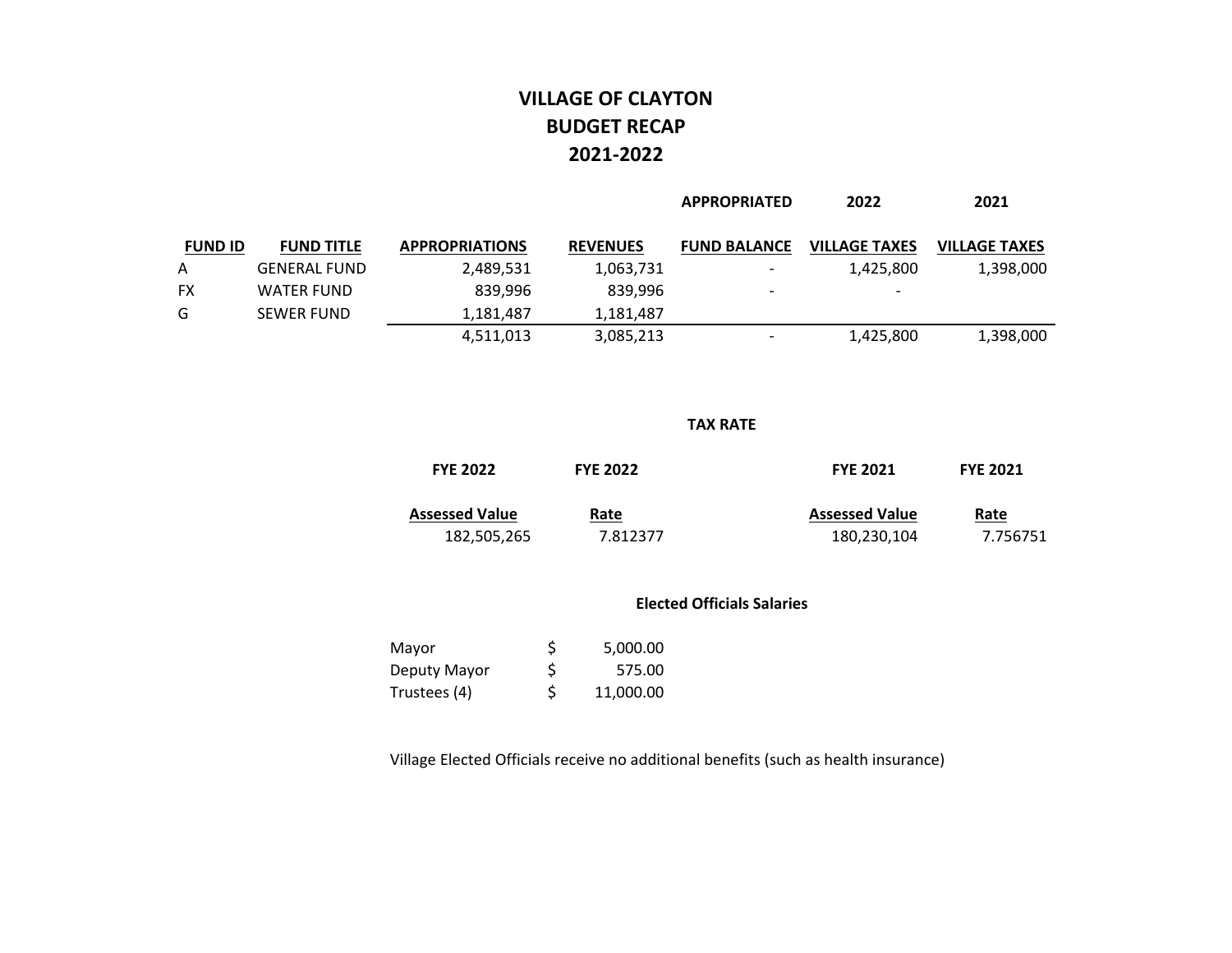|                  |                                         | <b>ACTUAL FYE</b><br>2019 | <b>ACTUAL FYE</b><br>2020 | <b>ADOPTED</b><br><b>BUDGET FYE</b><br>2021 | <b>TENTENTIVE</b><br><b>BUDGET FYE</b><br>2022 | <b>ADOPTED</b><br><b>BUDGET FYE</b><br>2022 |
|------------------|-----------------------------------------|---------------------------|---------------------------|---------------------------------------------|------------------------------------------------|---------------------------------------------|
|                  | <b>GENERAL BUDGET (AA)</b>              |                           |                           |                                             |                                                |                                             |
| AA.1001.000.000. | <b>Real Property Taxes</b>              | 1,275,555                 | 1,378,861                 | 1,398,000                                   | 1,425,800                                      | 1,425,800                                   |
| AA.1030.000.000  | <b>Special Assessment</b>               |                           |                           |                                             | 65,745                                         | 65,745                                      |
| AA.1080.000.000. | PILOT (1000 Islands Harbor Hotel)       |                           | 15,493                    | 30,986                                      | 30,986                                         | 30,986                                      |
| AA.1081.000.000. | PILOT (SR. CITIZEN)                     | 22,818                    | 7,325                     | 7,325                                       | 7,325                                          | 7,325                                       |
| AA.1090.000.000. | Interest & Penalties On Real Prop Taxes | 19,237                    | 3,790                     | 3,000                                       | 3,000                                          | 3,000                                       |
| AA.1120.000.000. | Non Prop Tax Dist By County             | 591,889                   | 623,871                   | 403,882                                     | 580,000                                        | 580,000                                     |
| AA.1130.000.000. | Utilities Gross Receipts Tax            | 17,656                    | 16,845                    | 17,500                                      | 17,500.00                                      | 17,500                                      |
| AA.1113.000.000. | Tax On Hotel Room Occupancy             |                           | 17,337                    | 14,250                                      | 14,250.00                                      | 14,250                                      |
| AA.1170.000.000. | Franchises                              | 27,061                    | 41,085                    | 27,000                                      | 27,000                                         | 27,000                                      |
| AA.1255.000.000. | <b>Clerk Fees</b>                       | 765                       | 1,679                     | 500                                         | 500                                            | 500                                         |
| AA.1520.000.000. | <b>Police Fees</b>                      | 11                        | 47                        | 50                                          | 50                                             | 50                                          |
| AA.1710.000.000. | Public Works Charges (sidewalks)        |                           | 4,386                     | 2,500                                       | 2,500                                          | 2,500                                       |
| AA.1740.000.000. | <b>Parking Meter Fees</b>               | 51,012                    | 42,903                    |                                             | 20,792                                         | 20,792                                      |
| AA.2089.000.000. | Other Culture & Recreation Income       | 42,852                    | 58,276                    | 10,000                                      | 10,000                                         | 10,000                                      |
| AA.2110.000.000. | <b>Zoning Fees</b>                      | 6,672                     | 4,783                     | 2,500                                       | 2,500                                          | 2,500                                       |
| AA.2115.000.000. | <b>Planning Board Fees</b>              | 840                       | 530                       | 500                                         | 500                                            | 500                                         |
| AA.2210.000.000. | General Services, Inter Government      | 20,011                    | 5,209                     | 8,000                                       | 8,000                                          | 8,000                                       |
| AA.2302.000.000. | Snow Removal Services, Other Govts      | 21,594                    | 50                        | 19,335                                      | 19,335                                         | 19,335                                      |
| AA.2401.000.000. | <b>Interest And Earnings</b>            | 664                       | 1,417                     | 200                                         | 200                                            | 200                                         |
| AA.2530.000.000. | Games Of Chance                         | 75                        | 75                        | $\overline{\phantom{a}}$                    |                                                | $\sim$                                      |
| AA.2550.000.000. | <b>Public Safety Permits</b>            | 200                       | 200                       | $\blacksquare$                              |                                                |                                             |
| AA.2560.000.000. | <b>Street Opening Permits</b>           | 100                       | $\blacksquare$            | $\blacksquare$                              |                                                | $\sim$                                      |
| AA.2610.000.000. | Fines And Forfeited Bail                | 2,354                     | 11,893                    | 6,000                                       | 6,000.00                                       | 6,000                                       |
| AA.2650.000.000. | Sales of Scrap & Excess Materials       | ÷,                        | 1,278                     |                                             |                                                |                                             |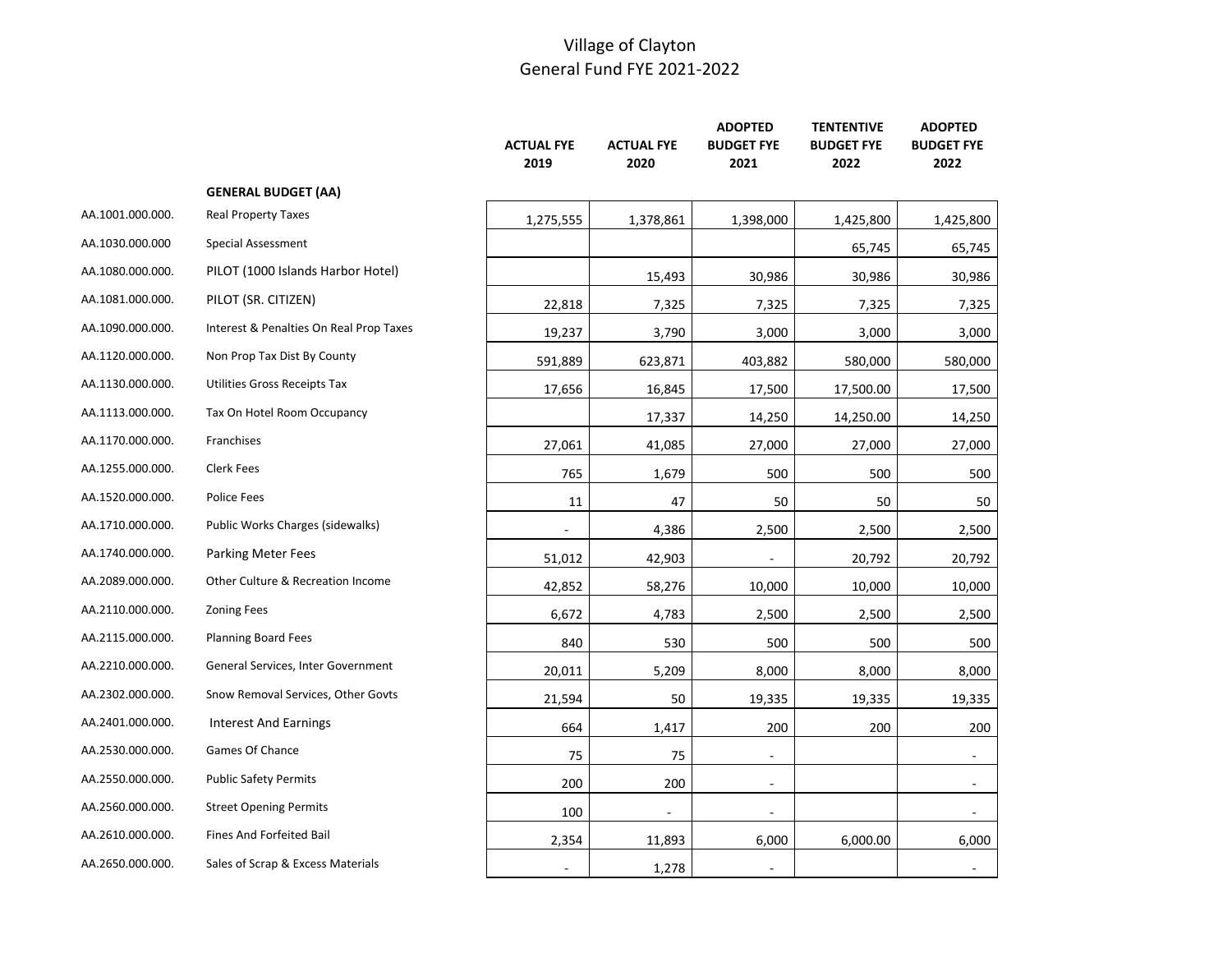|                  |                                      |                   |                   | <b>ADOPTED</b>    | <b>TENTENTIVE</b> | <b>ADOPTED</b>           |
|------------------|--------------------------------------|-------------------|-------------------|-------------------|-------------------|--------------------------|
|                  |                                      | <b>ACTUAL FYE</b> | <b>ACTUAL FYE</b> | <b>BUDGET FYE</b> | <b>BUDGET FYE</b> | <b>BUDGET FYE</b>        |
|                  |                                      | 2019              | 2020              | 2021              | 2022              | 2022                     |
| AA.2665.000.000. | Sales of Equipment                   | ۰                 |                   |                   | 5,460             | 5,460                    |
| AA.2701.000.000. | Refunds Of Prior Year's Expenditures | 6,889             | 4,609             |                   |                   | $\overline{\phantom{a}}$ |
| AA.2705.000.000. | <b>Gifts And Donations</b>           | 7,830             | 6,446             | ۰.                |                   | $\overline{\phantom{a}}$ |
| AA.2770.000.000. | Unclassified (specify)               | 108               | 4,461             |                   |                   | ٠                        |
| AA.2801.000.000. | <b>Interfund Revenues</b>            | 116,760           | 143,870           | 44,579            | 95,100            | 95,100                   |
| AA.3001.000.000. | St Aid, Revenue Sharing              | 34,119            | 12,088            | 12,088            | 12,088            | 12,088                   |
| AA.3005.000.000. | St Aid, Mortgage Tax                 | 17,912            | 6,580             | 12,000            | 12,000            | 12,000                   |
| AA.3501.000.000. | St Aid, Consolidated Highway Aid     | 41,267            | 65,037            | 187,000           | 122,900           | 122,900                  |
| AA.5999.000.000. | Unexpended Balance                   |                   |                   |                   |                   | $\overline{\phantom{a}}$ |
|                  | <b>TOTAL FOR REVENUE</b>             | 2,326,251         | 2,480,424         | 2,207,195         | 2,489,531         | 2,489,531                |

#### **APPROPRIATIONS**

| AA.1010.100.000. | Legislative Board, Pers Serv    |
|------------------|---------------------------------|
| AA.1010.400.000. | Legislative Board, Contr Expend |
| AA.1110.100.000. | Municipal Court, Pers Serv      |
| AA.1110.400.000. | Municipal Court, Contr Expend   |
| AA.1210.100.000. | Mayor, Pers Serv                |
| AA.1210.102.000. | Deputy Mayor, Pers Serv         |
| AA.1210.104.000. | Mayor, Contr Expend             |
| AA.1320.400.000. | Auditor, Contr Expend           |
| AA.1325.100.000. | Treasurer, Pers Serv            |
| AA.1325.200.000. | Treasurer, Equipment            |
| AA.1325.400.000. | Treasurer, Contr Expend         |
| AA.1380.400.000. | <b>Fiscal Agent Fees</b>        |
| AA.1420.400.000. | Law, Contr Expend               |

| 11,144  | 11,000 | 11,000 | 11,000 | 11,000 |
|---------|--------|--------|--------|--------|
| 193     | 173    | ٠      |        |        |
| 7,477   | 7,877  | 7,477  | 7,477  | 7,477  |
| 10,803  | 10,741 | 10,000 | 10,000 | 10,000 |
| 5,431   | 5,447  | 5,000  | 5,000  | 5,000  |
|         |        | 575    | 575    | 575    |
| 50      | 50     | 500    | 575    | 575    |
|         | 15,406 | 5,000  | 5,000  | 5,000  |
| 126,229 | 87,763 | 53,067 | 93,480 | 93,480 |
| 66,852  | ۰      |        | 5,500  | 5,500  |
|         | 79,674 | 52,000 | 52,000 | 52,000 |
|         | 4,146  |        |        | ٠      |
| 15,292  | 32,374 | 20,000 | 25,000 | 25,000 |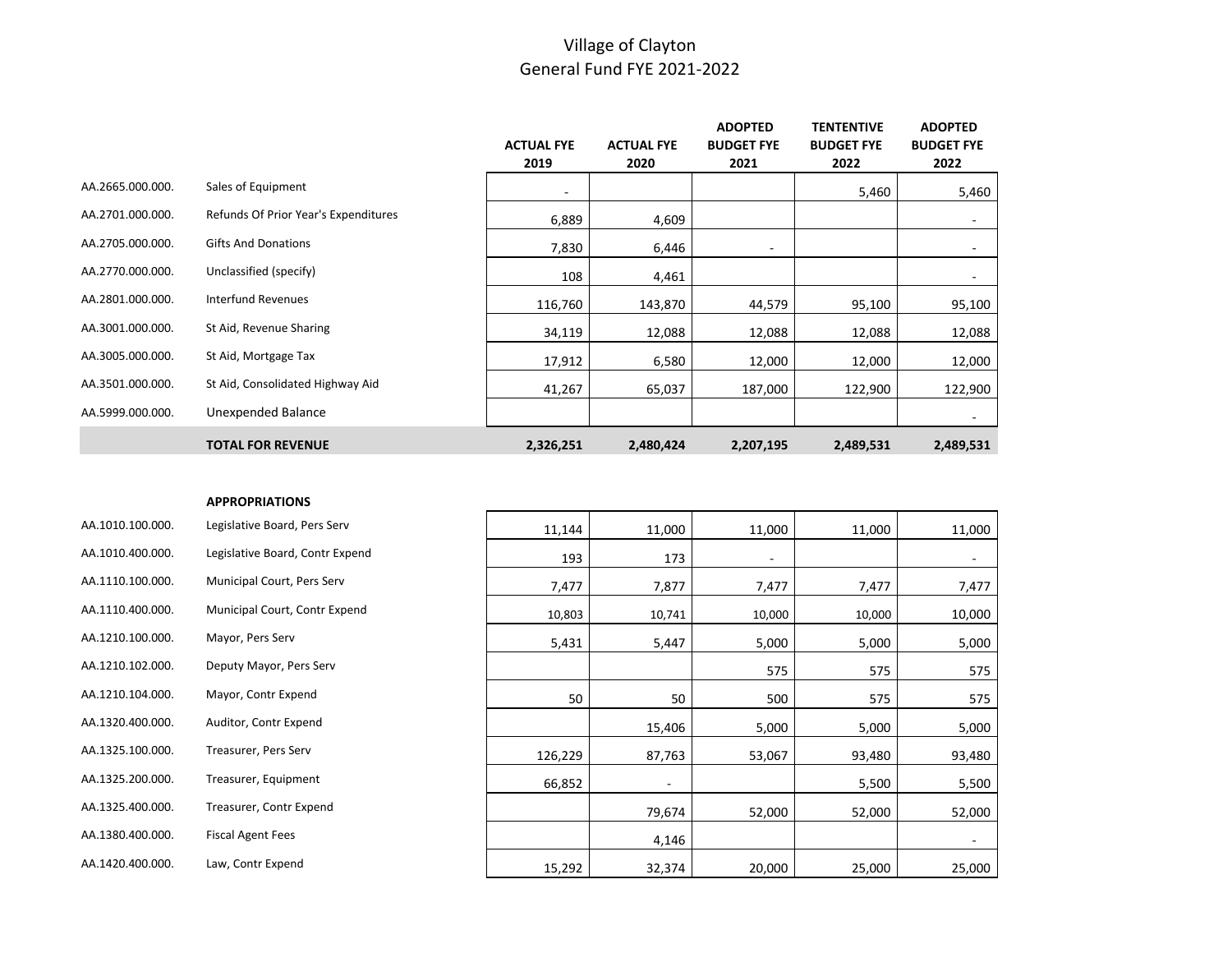|                  |                                            | <b>ACTUAL FYE</b><br>2019 | <b>ACTUAL FYE</b><br>2020 | <b>ADOPTED</b><br><b>BUDGET FYE</b><br>2021 | <b>TENTENTIVE</b><br><b>BUDGET FYE</b><br>2022 | <b>ADOPTED</b><br><b>BUDGET FYE</b><br>2022 |
|------------------|--------------------------------------------|---------------------------|---------------------------|---------------------------------------------|------------------------------------------------|---------------------------------------------|
| AA.1460.400.000. | Records Mgmt, Contr Expend                 | 107                       | 145                       | 1,500                                       | 1,500                                          | 1,500                                       |
| AA.1620.100.000. | Buildings, Pers Serv                       | 1,391                     | 3,076                     | 1,764                                       | 2,079                                          | 2,079                                       |
| AA.1620.400.000. | Buildings, Contr Expend                    | 26,988                    | 24,182                    | 30,000                                      | 33,994                                         | 33,994                                      |
| AA.1910.400.000. | Unallocated Insurance, Contr Expend        | 25,700                    | 26,126                    | 27,000                                      | 37,000                                         | 37,000                                      |
| AA.1930.400.000. | Municipal Assn Dues, Contr Expend          | 1,225                     | 1,225                     | 1,225                                       | 1,225                                          | 1,225                                       |
| AA.1989.400.000. | Other General Govt Support, Contr Expend   | 9,686                     | 2,472                     | 5,000                                       | 2,500                                          | 2,500                                       |
| AA.1990.400.000. | Contingency                                |                           |                           |                                             |                                                |                                             |
| AA.3120.100.000. | Police, Pers Serv                          | 223,196                   | 249,931                   | 174,228                                     | 161,129                                        | 161,129                                     |
| AA.3120.102.000. | Police - Crossing Guards, Pers Serv        |                           |                           |                                             | 6,573                                          | 6,573                                       |
| AA.3120.200.000. | Police, Equip & Cap Outlay                 | 359                       |                           | 5,000                                       | 63,000                                         | 63,000                                      |
| AA.3120.400.000. | Police, Contr Expend - Other               | 17,714                    | 19,681                    | 10,000                                      | 3,000                                          | 3,000                                       |
| AA.3120.401.000. | Police, Contr Expend - Fuel                |                           |                           |                                             | 3,200                                          | 3,200                                       |
| AA.3120.402.000. | Police, Contr Expend - Internet, IT, Phone |                           |                           |                                             | 2,300                                          | 2,300                                       |
| AA.3120.403.000. | Police, Contr Expend - Training            |                           |                           |                                             | 1,500                                          | 1,500                                       |
| AA.3320.100.000. | Parking, Pers Serv                         | 9,588                     | 7,223                     | $\overline{\phantom{a}}$                    | 5,956                                          | 5,956                                       |
| AA.3320.400.000. | Parking, Contr Expend                      | 306                       |                           |                                             |                                                |                                             |
| AA.5010.100.000. | Street Admin, Pers Serv                    | 61,778                    | 65,408                    | 63,118                                      | 66,486                                         | 66,486                                      |
| AA.5010.400.000. | Street Admin, Contr Expend                 |                           |                           |                                             | 1,000                                          | 1,000                                       |
| AA.5110.100.000. | Maint Of Streets, Pers Serv                | 286,801                   | 274,010                   | 193,877                                     | 228,491                                        | 228,491                                     |
| AA.5110.200.000. | Maint Of Streets, Equip & Cap Outlay       | 80,747                    | 22,453                    | 10,418                                      | 27,400                                         | 27,400                                      |
| AA.5110.400.000. | Maint Of Streets, Contr Expend             | 130,444                   | 193,120                   | 144,353                                     | 150,000                                        | 150,000                                     |
| AA.5112.200.000. | Perm Improve Highway, Equip & Cap Outlay   | 41,267                    | 66,118                    | 187,000                                     | 122,928                                        | 122,928                                     |
| AA.5182.400.000. | Street Lighting, Contr Expend              | 33,502                    | 32,102                    | 33,000                                      | 35,000                                         | 35,000                                      |
| AA.5410.400.000. | Sidewalks, Contr Expend                    | 2,854                     | 8,450                     | 2,500                                       | 5,000                                          | 5,000                                       |
| AA.6410.200.000. | Publicity, Contr Expend                    |                           |                           |                                             | 5,500                                          | 5,500                                       |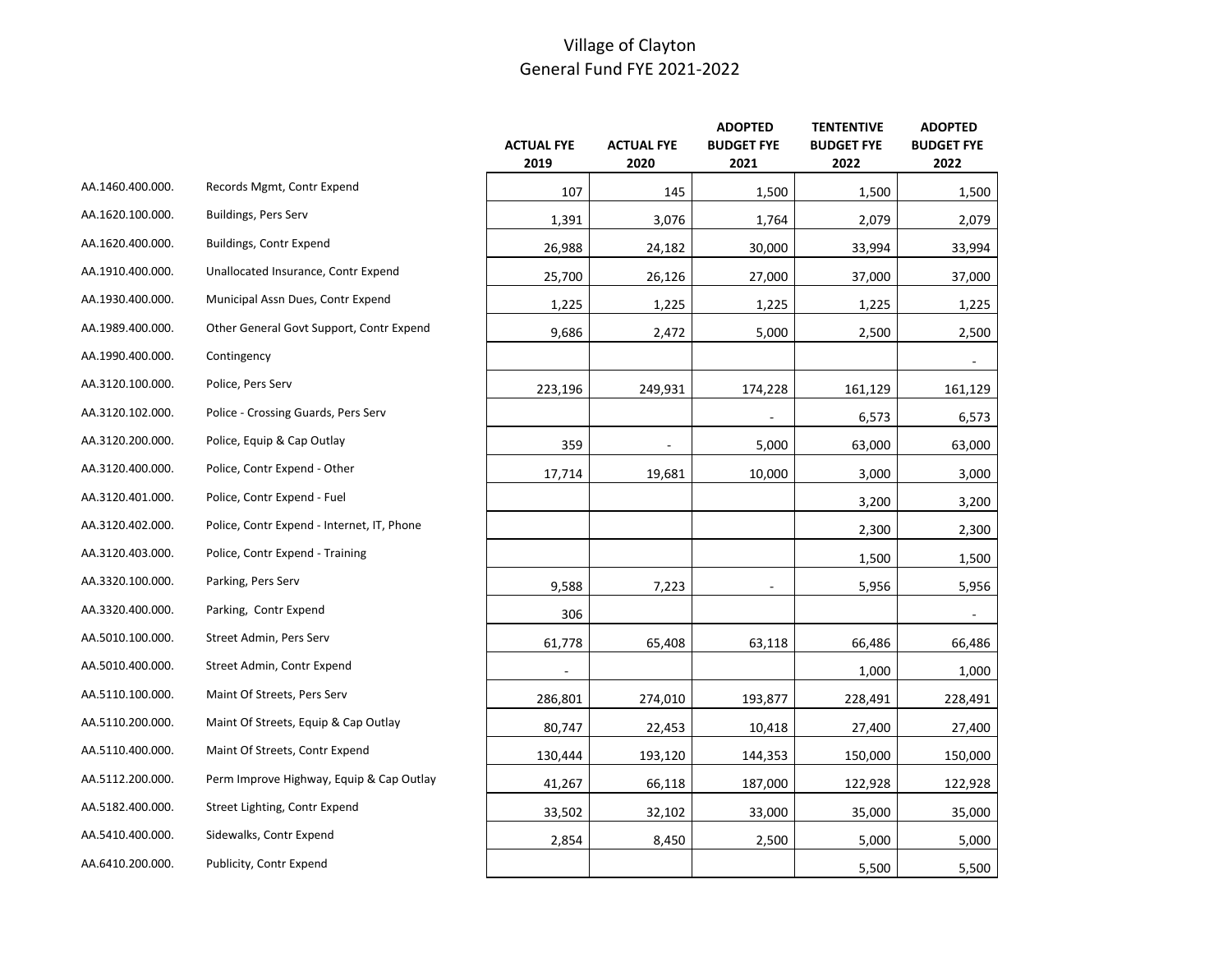|                  |                                            | <b>ACTUAL FYE</b><br>2019 | <b>ACTUAL FYE</b><br>2020 | <b>ADOPTED</b><br><b>BUDGET FYE</b><br>2021 | <b>TENTENTIVE</b><br><b>BUDGET FYE</b><br>2022 | <b>ADOPTED</b><br><b>BUDGET FYE</b><br>2022 |
|------------------|--------------------------------------------|---------------------------|---------------------------|---------------------------------------------|------------------------------------------------|---------------------------------------------|
| AA.6410.400.000. | Publicity, Contr Expend                    | 46,814                    | 46,707                    | 47,000                                      | 47,000                                         | 47,000                                      |
| AA.7140.100.000. | Playgr & Rec Centers, Pers Serv            | 5,698                     | 2,014                     | 4,464                                       | 7,293                                          | 7,293                                       |
| AA.7140.200.000. | Playgr & Rec Centers, Equip & Cap Outlay   |                           | 22,727                    | 2,432                                       | 2,500                                          | 2,500                                       |
| AA.7140.400.000. | Playgr & Rec Centers, Contr Expend         | 25,371                    | 19,612                    | 22,550                                      | 25,000                                         | 25,000                                      |
| AA.7180.100.000. | Special Rec Facility, Pers Serv (DOCKS)    | 56,172                    | 43,878                    | 4,000                                       | 30,099                                         | 30,099                                      |
| AA.7180.200.000. | Special Rec Facility, Equip & Cap (DOCKS)  |                           |                           |                                             | 25,000                                         | 25,000                                      |
| AA.7180.400.000. | Special Rec Facility, Contr Expend (DOCKS) | 38,833                    | 24,169                    | 30,000                                      | 25,000                                         | 25,000                                      |
| AA.7320.400.000. | Joint Youth Prog, Contr Expend             | 9,000                     | 9,000                     | 9,000                                       | 7,500                                          | 7,500                                       |
| AA.7410.400.000  | Library, Contr Expend                      |                           |                           |                                             | 34,000                                         | 34,000                                      |
| AA.7510.100.000. | Historian, Pers Serv                       | 1,972                     | 1,972                     | 2,629                                       | 2,629                                          | 2,629                                       |
| AA.7620.400.000. | <b>Adult Recreation, Contr Expend</b>      | 8,258                     | 8,400                     | 8,900                                       | 8,900                                          | 8,900                                       |
| AA.8010.400.000. | Zoning, Contr Expend                       | 41,876                    | 24,080                    | 20,000                                      | 20,000                                         | 20,000                                      |
| AA.8020.400.000. | Planning, Contr Expend                     | 2,334                     | 1,603                     | 4,000                                       | 4,000                                          | 4,000                                       |
| AA.8140.100.000. | Storm Sewers, Pers Serv                    | 4,578                     | 451                       | 2,500                                       | 2,947                                          | 2,947                                       |
| AA.8140.400.000. | Storm Sewers, Contr Expend                 | 1,043                     | 851                       | 1,500                                       | 2,000                                          | 2,000                                       |
| AA.8160.400.000. | Refuse & Garbage, Contr Expend             | 1,472                     | 150                       | 1,000                                       | 1,000                                          | 1,000                                       |
| AA.8510.400.000. | Comm Beautification, Contr Expend          | 2,636                     | 3,207                     | 2,000                                       | 1,500                                          | 1,500                                       |
| AA.8560.400.000. | Shade Tree, Contr Expend                   | 8,375                     | 650                       | 5,000                                       | 7,500                                          | 7,500                                       |
|                  | DEPARTMENT TOTALS                          | 1,451,556                 | 1,459,844                 | 1,221,577                                   | 1,436,235                                      | 1,436,235                                   |
|                  | <b>EMPLOYEE BENEFITS</b>                   |                           |                           |                                             |                                                |                                             |
| AA.9010.800.000. | NYS Retirement, Employer Cont              | 119,909                   | 120,945                   | 135,344                                     | 156,643                                        | 156,643                                     |
| AA.9030.800.000. | Social Security, Employer Cont             | 59,627                    | 55,647                    | 44,139                                      | 48,132                                         | 48,132                                      |
| AA.9040.800.000. | Workers Comp Insurance, Empl Bnfts         | 87,784                    | 101,685                   | 100,457                                     | 100,457                                        | 100,457                                     |
| AA.9050.800.000. | Unemployment Insurance, Empl Bnfts         | 3,086                     | 32,963                    | 25,000                                      | 32,968                                         | 32,968                                      |
| AA.9055.800.000. | Disability Insurance, Empl Bnfts           |                           | 187                       | 100                                         | 100                                            | 100                                         |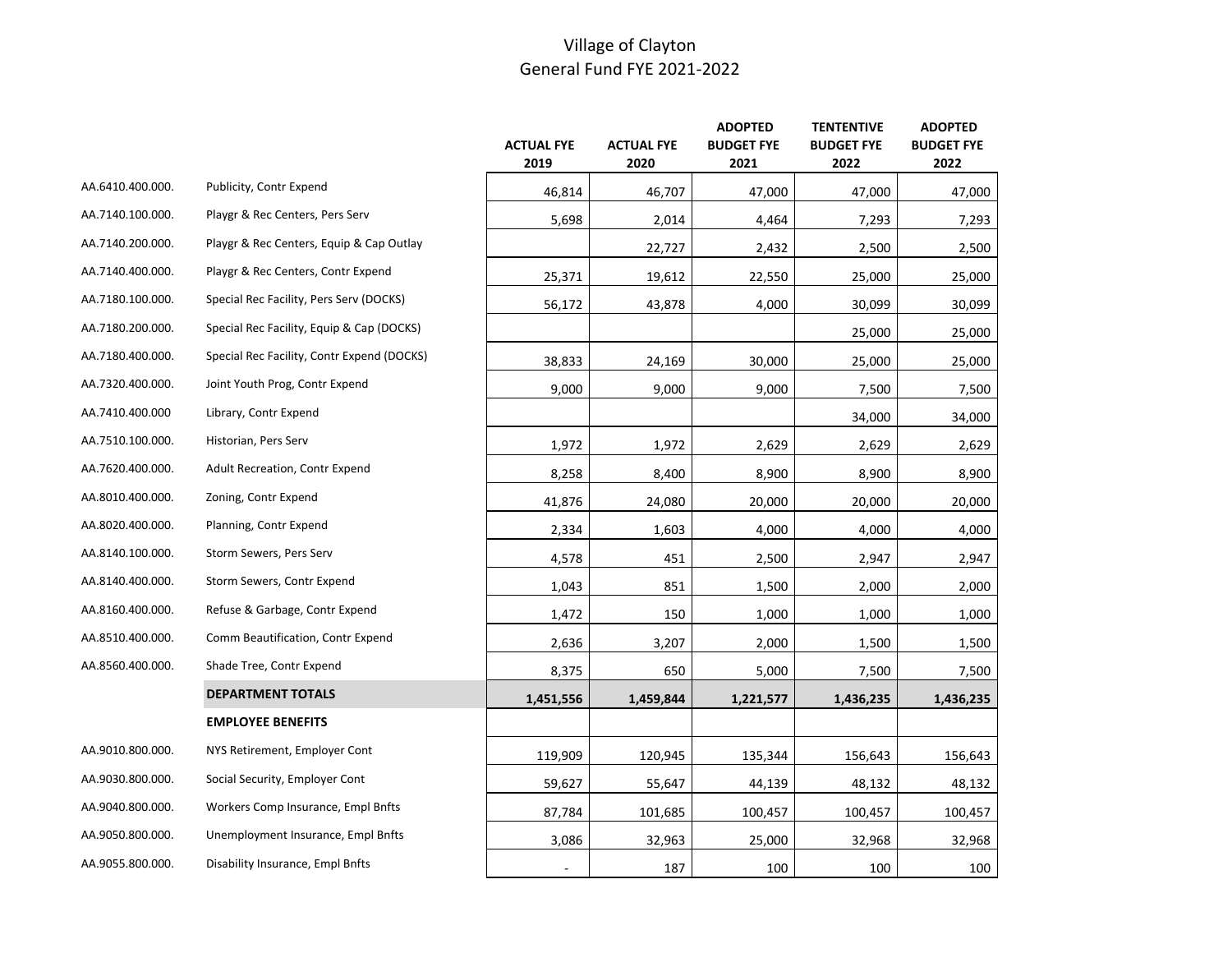|                  |                                            |                   |                   | <b>ADOPTED</b>    | <b>TENTENTIVE</b> | <b>ADOPTED</b>    |
|------------------|--------------------------------------------|-------------------|-------------------|-------------------|-------------------|-------------------|
|                  |                                            | <b>ACTUAL FYE</b> | <b>ACTUAL FYE</b> | <b>BUDGET FYE</b> | <b>BUDGET FYE</b> | <b>BUDGET FYE</b> |
|                  |                                            | 2019              | 2020              | 2021              | 2022              | 2022              |
| AA.9089.800.000. | Other Employee Benefits (spec)             |                   | 4,399             | 7,189             | 7,787             | 7,787             |
| AA.9060.800.000. | Hospital & Medical (dental) Ins, Empl Bnft | 263,857           | 177,830           | 180,496           | 188,951           | 188,951           |
| AA.9089.800.000. | Other Employee Benefits (EAP)              |                   |                   | 360               | 432               | 432               |
| AA.9189.800.000. | Other Employee Benefits - Uniforms         | 6,040             |                   | 5,275             | 5,375             | 5,375             |
|                  | <b>EMPLOYEE BENEFITS TOTAL</b>             | 540,303           | 493,656           | 498,360           | 540,845           | 540,845           |
| AA.9710.600.000. | Debt Principal, Serial Bonds               | 100,000           | 100,000           | 272,000           | 275,000           | 275,000           |
| AA.9710.700.000. | Debt Interest, Serial Bonds                | 15,750            | 12,000            | 31,201            | 28,647            | 28,647            |
| AA.9720.600.000. | Debt Principal, Installment Bonds          | 15,800            |                   |                   |                   |                   |
| AA.9720.700.000. | Debt Interest, Installment Bonds           | 4,284             |                   |                   |                   |                   |
| AA.9730.600.000. | Debt Principal, BANS                       | 145,600           | 158,500           | 115,000           | 85,000            | 85,000            |
| AA.9730.700.000. | Debt Interest, BANS                        | 26,066            | 35,197            |                   |                   |                   |
| AA.9785.600.000. | Install Pur Debt, Principal                | 30,880            | 31,875            | 32,902            | 33,963            | 33,963            |
| AA.9785.700.000. | Install Pur Debt, Interest                 |                   | 3,182             | 2,155             | 1,095             | 1,095             |
|                  | <b>DEBT PRINCIPAL &amp; INTEREST TOTAL</b> | 338,380           | 337,572           | 453,258           | 423,705           | 423,705           |
| AA.9901.900.000. | Transfers, Other Funds                     | 34,000            | 34,000            | 34,000            | 23,000            | 23,000            |
| AA.9950.900.000. | Capital Project Transfer                   |                   | 18,160            |                   | 65,745            | 65,745            |
|                  | <b>TOTAL FOR EXPENSES</b>                  | 2,364,239         | 2,343,232         | 2,207,195         | 2,489,531         | 2,489,531         |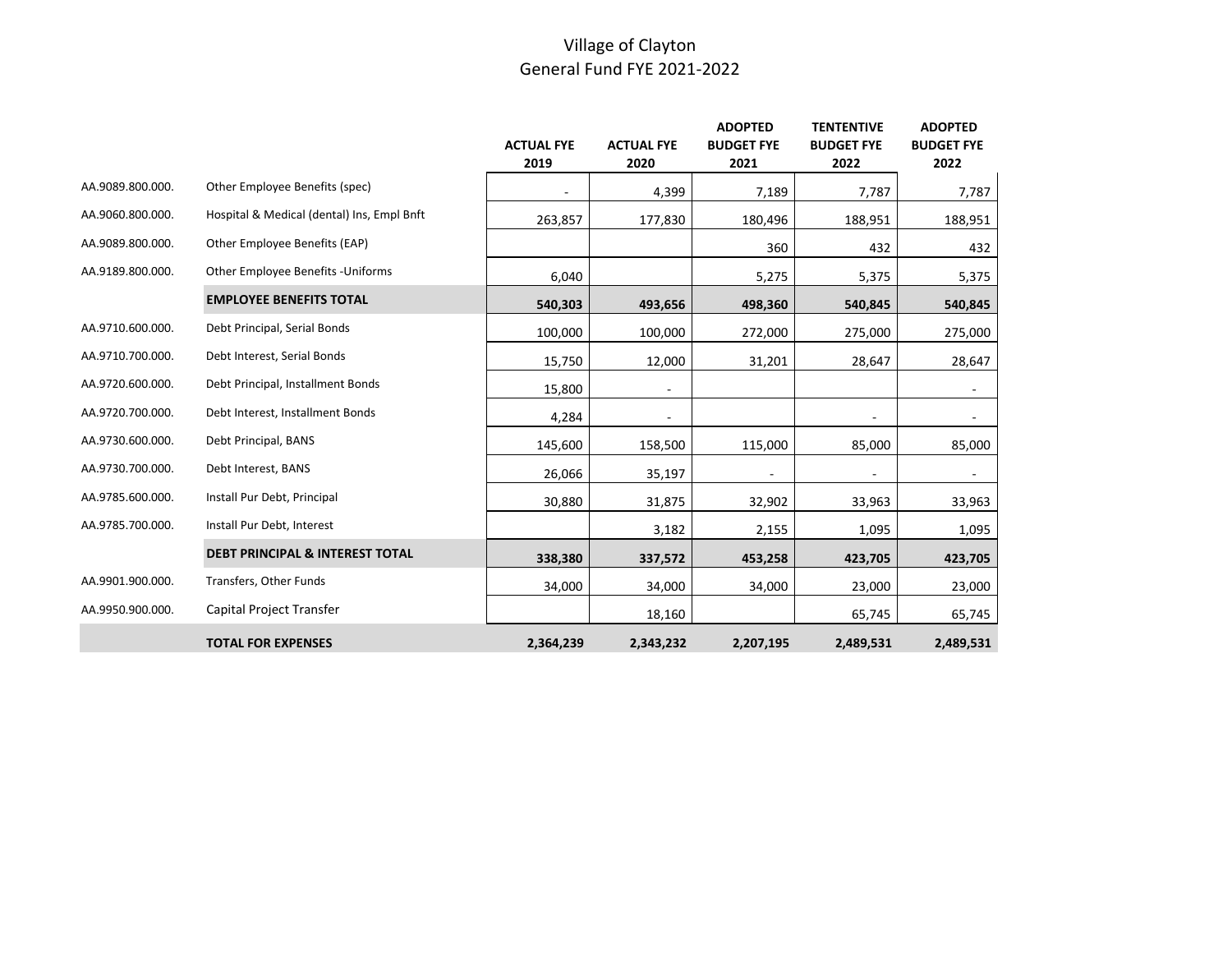## Village of Clayton Sewer Fund FYE 2022

|                 |                                       |    |                     |                          |                     |                           |                |               | <b>Tentative FYE22</b> |                     | <b>ADOPTED</b> |  |
|-----------------|---------------------------------------|----|---------------------|--------------------------|---------------------|---------------------------|----------------|---------------|------------------------|---------------------|----------------|--|
| New GL          | <b>Description</b>                    |    | <b>FYE19 Actual</b> |                          | <b>FYE20 Actual</b> |                           | FYE21 Budget   | <b>Budget</b> |                        | <b>FYE22 Budget</b> |                |  |
|                 | <b>SEWER BUDGET, (GO)</b>             |    |                     |                          |                     |                           |                |               |                        |                     |                |  |
|                 | <b>REVENUES</b>                       |    |                     |                          |                     |                           |                |               |                        |                     |                |  |
| GG.2120.000.000 | <b>Sewer Rents</b>                    | \$ | 600,561             | \$                       | 614,282             | Ŝ.                        | 623,312        | \$            | 650,791                | \$                  | 650,791        |  |
| GG.2122.000.000 | Sewer Charges                         |    |                     |                          |                     | \$                        | 1,600          | \$            |                        | \$                  |                |  |
| GG.2128.000.000 | Penalties                             | \$ | 1,231               | \$                       | 1,800               | \$                        | 6,000          | \$            | 2,000                  | \$                  | 2,000          |  |
| GG.2770.001.000 | <b>Tapping Fees</b>                   |    |                     |                          |                     | Ś                         | 1,000          | \$            | 1,000                  | \$                  | 1,000          |  |
| GG.2374.000.000 | Service, Town (Heritage Hts. Sewer)   | \$ | 32,114              | \$                       | 32,917              | \$                        | 32,114         | \$            | 35,498                 | \$                  | 35,498         |  |
| GG.2374.001.000 | Service, NYS (CVCF O&M)               |    |                     |                          |                     | Ś.                        | 407,973        | \$            | 389,030                | \$                  | 389,030        |  |
| GG.2374.002.000 | Service, NYS (Cedar Pt. State Park)   | \$ | 413,859             | \$                       | 410,346             | Ŝ.                        | 7,201          | \$            | 5,679                  | \$                  | 5,679          |  |
| GG.2401.000.000 | Interest                              | \$ | 2,504               | \$                       | 1,216               | \$ ا                      | 20             | \$            | 200                    | \$                  | 200            |  |
| GG.5031.000.000 | Payment from General Fund BAN Payment |    |                     |                          |                     |                           |                | S             | 23,472                 | \$                  | 23,472         |  |
| GG.6999.000.000 | From Capital Reserve                  |    |                     |                          |                     | \$                        | 50,000         | \$            | 73,817                 | \$                  | 73,817         |  |
|                 | <b>TOTAL FOR REVENUE</b>              |    | \$1,050,268.58      |                          | \$1,060,561.17      |                           | \$1,129,220.00 |               | \$1,181,487            |                     | \$1,181,487    |  |
|                 |                                       |    |                     |                          |                     |                           |                |               |                        |                     |                |  |
|                 | <b>EXPENDITURES</b>                   |    |                     |                          |                     |                           |                |               |                        |                     |                |  |
| GG.1710.400.000 | Administration,                       | \$ | 61,096              | \$                       | 65,489              | \$ ا                      | 68,046         | \$            | 98,723                 | \$                  | 98,723         |  |
| GG.1910.400.000 | Insurance                             | \$ | 14,230              | \$                       | 15,000              | $\overline{\mathfrak{s}}$ | 15,000         | Ś             | 15,000                 | Ś.                  | 15,000         |  |
|                 | Municpal Assn Dues, Contr Expend      | \$ | $\overline{203}$    | \$                       |                     | \$                        |                |               |                        |                     |                |  |
| GG.1989.400.000 | Other Govt. Support                   | \$ | 68,066              | $\overline{\mathcal{S}}$ | 71,935              | $\overline{\mathfrak{s}}$ | 52,289         | \$            | 47,270                 | \$                  | 47,270         |  |
|                 | <b>INSIDE VILLAGE</b>                 |    |                     |                          |                     |                           |                |               |                        |                     |                |  |
| GG.8120.100.000 | PS-Inside Village                     | \$ | 12,079              | \$                       | 17,189              | I\$                       | 18,284         | \$            | 18,381                 | Ś                   | 18,381         |  |
| GG.8120.106.000 | <b>SAN SWRS-PS/DPW Flushing</b>       | \$ | 266                 | \$                       | 4,137               | \$ ا                      | 20,000         | \$            | 5,000                  | \$                  | 5,000          |  |
| GG.8120.200.000 | <b>Equipment Inside Village</b>       | \$ | 11,708              | \$                       | 4,855               | \$ ا                      | 5,000          | \$            | 5,000                  | \$                  | 5,000          |  |
| GG.8120.400.000 | <b>Utilities</b>                      | \$ | 21,695              | Ŝ.                       | 30,513              | ۱\$                       | 22,000         | \$            | 31,000                 | \$                  | 31,000         |  |
| GG.8120.401.000 | 0&M                                   | \$ | 10,985              | \$                       | 135,687             | \$                        | 112,000        | \$            | 60,000                 | \$                  | 60,000         |  |
| GG.8120.402.000 | <b>Consultant services</b>            | \$ | 50,452              | s,                       |                     | Ŝ.                        |                | \$            |                        | \$                  |                |  |
|                 | <b>OUTSIDE VILLAGE</b>                |    |                     |                          |                     |                           |                |               |                        |                     |                |  |
| GG.8121.100.000 | PS-Outside Village                    | \$ | 8,399               | \$                       | 10,286              | \$ ا                      | 9,574          | \$            | 10,212                 | \$                  | 10,212         |  |
| GG.8121.200.000 | Equip-Outside Village                 | \$ | 747                 | \$                       | $16,794$ \$         |                           | 5,000          | \$            | 5,000                  | \$                  | 5,000          |  |
| GG.8121.400.000 | Utilities-Electric-W&S                | \$ | 9,952               | Ŝ.                       | $11,373$ \$         |                           | 10,000         | \$            | 12,500                 | \$                  | 12,500         |  |
| GG.8121.402.000 | Chemicals                             | \$ | 14,779              | \$                       | 14,427              | I\$                       | 15,000         | \$            | 15,000                 | \$                  | 15,000         |  |
| GG.8121.401.000 | 0&M                                   | \$ | 1,868               | \$                       | 8,258               | \$                        | 4,000          | Ś             | 10,000                 | Ś.                  | 10,000         |  |
|                 | <b>WWTP</b>                           |    |                     |                          |                     |                           |                |               |                        |                     |                |  |
| GG.8130.100.000 | PS-WWTP                               | \$ | 83,335              | Ŝ.                       | 66,486              | l\$                       | 74,265         | \$            | 73,523                 | \$                  | 73,523         |  |
| GG.8130.200.000 | Equipment-WWTP                        | \$ | 4,027               | Ŝ.                       | 14,394              | l\$                       | 10,000         | \$            | 5,000                  | \$                  | 5,000          |  |
| GG.8130.400.000 | Utilities                             |    | 41,893              |                          | 52,246 \$           |                           | 47,600         | \$            | 44,000                 | \$                  | 44,000         |  |
| GG.8130.401.000 | 0&M                                   |    | 22,067              |                          | 38,944 \$           |                           | 30,000         | \$            | 30,000                 | \$                  | 30,000         |  |
| GG.8130.403.000 | Safety                                | \$ | $1,049$ \$          |                          | $1,913$ \$          |                           | $500$ 5        |               | $500$ $\sqrt{5}$       |                     | 500            |  |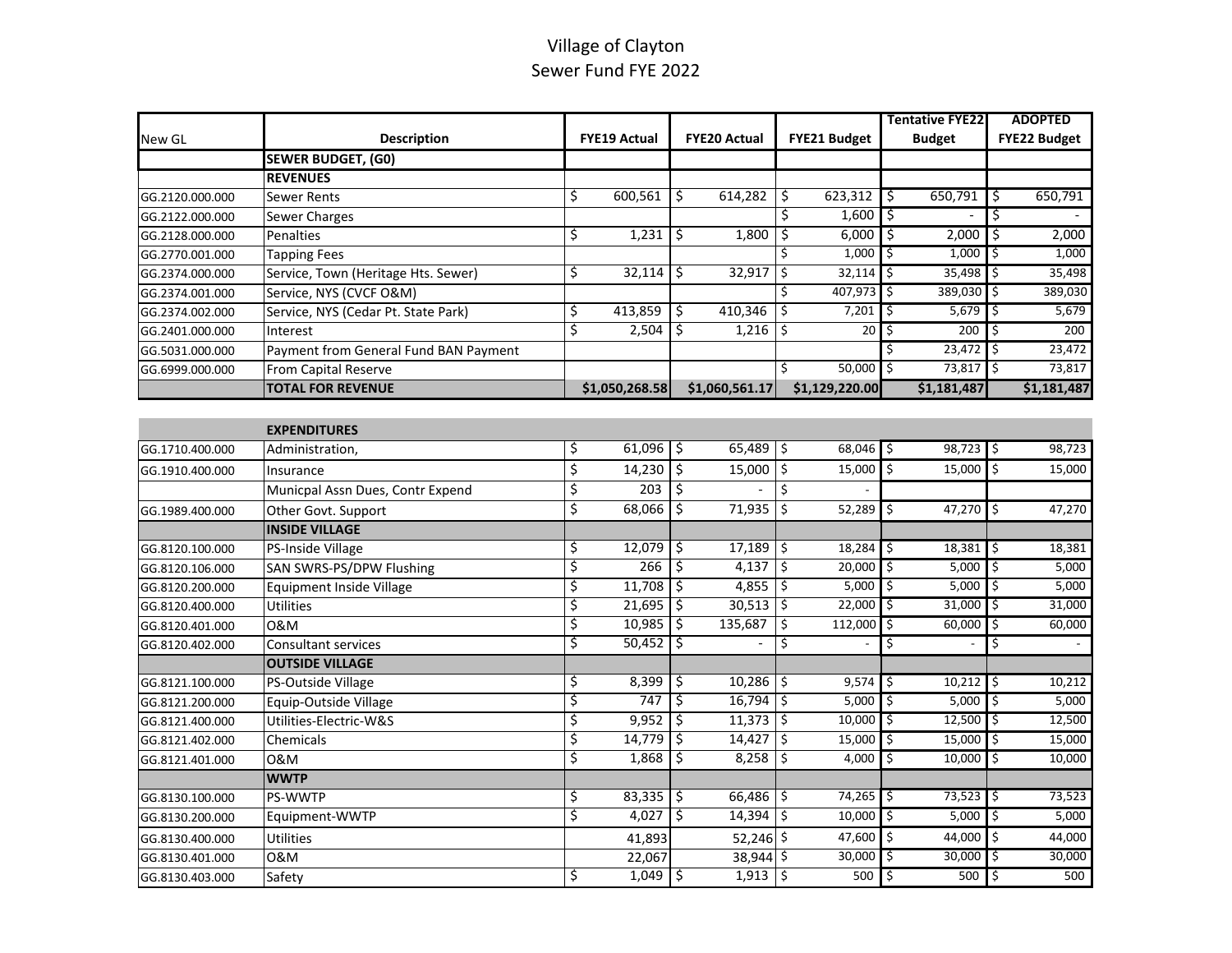## Village of Clayton Sewer Fund FYE 2022

|                 |                                  |    |                     |    |                     |     |                     |               | <b>Tentative FYE22</b> |                     | <b>ADOPTED</b> |
|-----------------|----------------------------------|----|---------------------|----|---------------------|-----|---------------------|---------------|------------------------|---------------------|----------------|
| New GL          | <b>Description</b>               |    | <b>FYE19 Actual</b> |    | <b>FYE20 Actual</b> |     | <b>FYE21 Budget</b> | <b>Budget</b> |                        | <b>FYE22 Budget</b> |                |
|                 | <b>SEWER BUDGET, (G0)</b>        |    |                     |    |                     |     |                     |               |                        |                     |                |
| GG.8130.404.000 | Chemicals                        | \$ | 8,869               | -S | $8,455$ $5$         |     | 9,500               |               | 10,000                 | Ŝ.                  | 10,000         |
| GG.8130.405.000 | Training/Dues/Mileage/Permit     | Ś  | 10,525              | S. | $11,736$ \$         |     | 10,500              |               | 10,500                 | Ŝ.                  | 10,500         |
| GG.8130.406.000 | <b>O&amp;M-Service Contracts</b> | \$ | 965                 | Ś  | $15,845$ \$         |     | 16,500              |               | 15,211                 |                     | 15,211         |
| GG.8130.407.000 | O&M-Laboratory services          | \$ | 6,535               |    | 8,079               | 1\$ | 6,000               |               | 14,000                 |                     | 14,000         |
| GG.8189.400.000 | Sludge                           | Ś  | 211,419             |    | 209,388             |     | 160,000             | Ŝ             | 180,000                | Ŝ                   | 180,000        |
|                 | <b>EMPLOYEE BENEFITS</b>         |    |                     |    |                     |     |                     |               |                        |                     |                |
| GG.9010.800.000 | <b>Empl BEN-NYS Retirement</b>   | \$ | 14,147              | Ŝ. | $10,603$   \$       |     | 7,849               |               | 14,659                 |                     | 14,659         |
| GG.9030.800.000 | Empl BEN-SOC SEC                 |    | 7,992               | Ŝ  | 7,624               | 5 ا | 6,913               |               | 7,812                  | S                   | 7,812          |
| GG.9040.800.000 | Empl BEN-WORKERS COMP            | \$ | 7,745               | \$ | 8,250               | -Ś  | 8,250               |               | 9,751                  |                     | 9,751          |
| GG.9089.800.000 | Other Employee Benefits (EAP)    | \$ | 667                 | \$ |                     |     | 992                 |               | 898                    |                     | 898            |
| GG.9060.800.000 | Empl BEN-Health Ins              | Ś  | 62,761              |    | 56,142              |     | 15,926              |               | 30,801                 |                     | 30,801         |
| GG.9089.801.000 | <b>Empl BEN-Uniforms</b>         | \$ | 572                 | \$ | 473                 |     | 560                 |               | 575                    | S                   | 575            |
| GG.9710.600.000 | Debt Principal, Serial Bonds     | \$ | 271,778             | \$ | $273,419$ \$        |     | 275,044             |               | 277,700                |                     | 277,700        |
| GG.9730.600.000 | NEW WWTP Project EFC principle   |    |                     |    |                     |     |                     |               | 100,000                |                     | 100,000        |
| GG.9730.700.000 | <b>BAN Interest</b>              |    |                     |    |                     |     |                     |               | $23,472$ \$            |                     | 23,472         |
| GG.9901.900.000 | To Reserves                      |    |                     |    |                     | \$  | 92,628              |               |                        |                     |                |
|                 | <b>TOTAL EXPENDITURES</b>        | S  | 996,369             | .s | $1,189,940$   \$    |     | 1,129,220           |               | 1,181,487              |                     | 1,181,487      |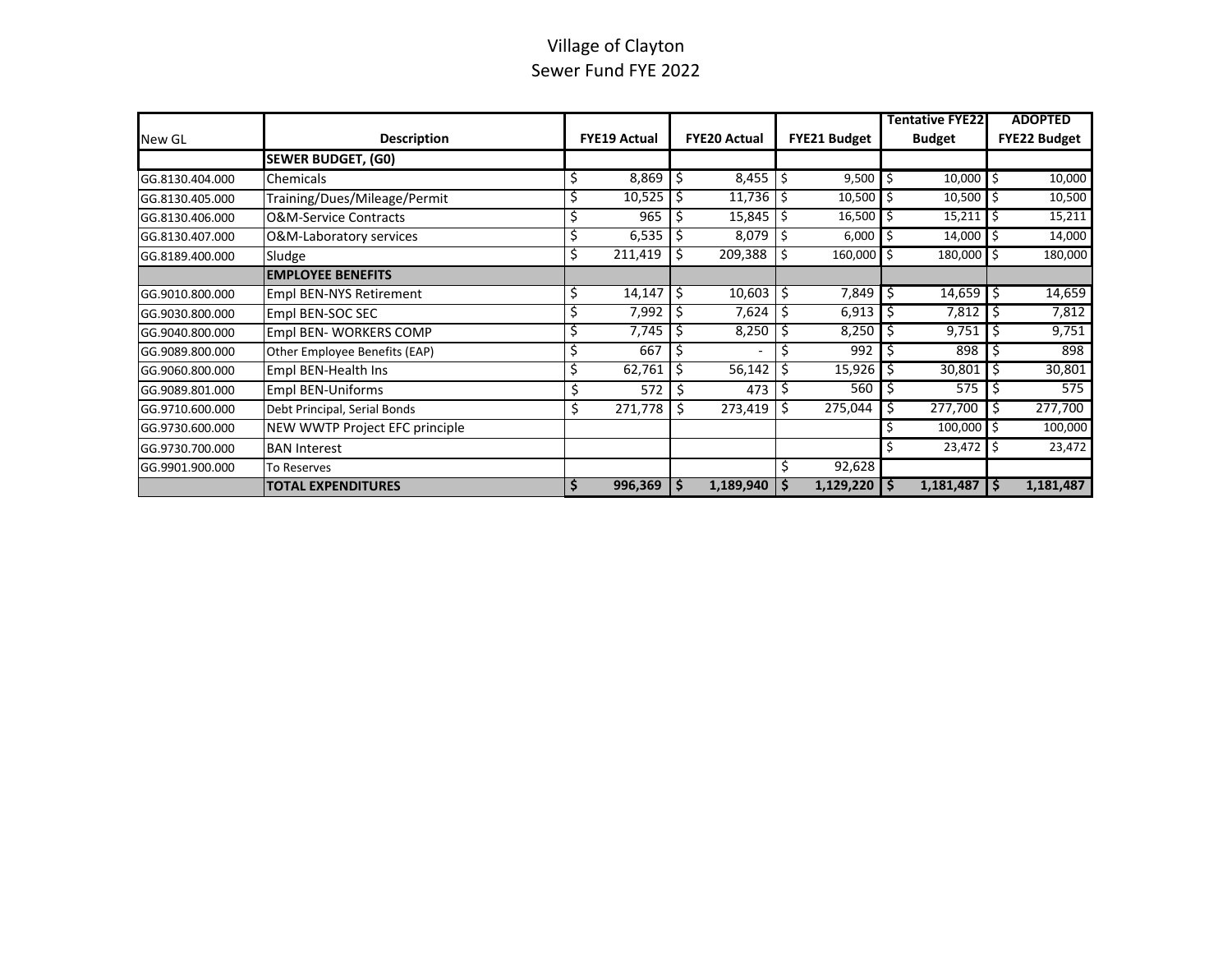# Village of Clayton Water Fund FYE 2022

|                 |                                    |    |                     |                          |                     |                      | Tentative FYE22 | <b>ADOPTED FYE22</b> |
|-----------------|------------------------------------|----|---------------------|--------------------------|---------------------|----------------------|-----------------|----------------------|
| New GL          | <b>Description</b>                 |    | <b>FYE19 Actual</b> |                          | <b>FYE20 Actual</b> | <b>FYE21 Budget</b>  | <b>Budget</b>   | <b>Budget</b>        |
|                 | Water BUDGET, (F0)                 |    |                     |                          |                     |                      |                 |                      |
| FX.2140.000.000 | Metered sales                      | \$ | 583,628             | -\$                      | $640,847$ \$        | 628,744              | \$628,687       | \$628,687            |
| FX.2142.000.000 | Unmetered sales                    | \$ | $(2)$ \$            |                          | $810\frac{1}{5}$    | 1,000                | \$1,000         | \$1,000              |
| FX.2770.001.000 | <b>Tapping Fees</b>                |    |                     | \$                       | 2,000               | ٦\$<br>2,000         | \$1,000         | \$1,000              |
| FX.2148.000.000 | Interest & Penalties               | \$ | 3,207               | \$                       | 1,216               | \$<br>6,500          | \$1,500         | \$1,500              |
| FX.2401.000.000 | Interest                           | \$ | 2,050               |                          |                     | \$<br>150            | \$200           | \$200                |
| FX.2410.000.000 | <b>Rental of Property</b>          | \$ | 10,832              | \$                       | 12,000              | ड़<br>12,000         | \$12,000        | \$12,000             |
| FX.2410.001.000 | <b>Water Tower Lease</b>           | \$ | 7,560               | \$                       | 10,249              | \$<br>10,164         | \$10,164        | \$10,164             |
| FX.2701.000.000 | Refund of Prior Years Expenses     |    |                     | \$                       | 3,022               |                      |                 |                      |
| FX.5999.000.000 | Appropriated Fund Balance          |    |                     |                          |                     |                      | \$185,445       | \$185,445            |
|                 | <b>TOTAL FOR REVENUE</b>           | \$ | 607,274             | \$                       | 670,143             | \$<br>660,558        | Š.<br>839,996   | 839,996<br>Ŝ         |
|                 |                                    |    |                     |                          |                     |                      |                 |                      |
|                 | <b>WATER FUND BUDGET</b>           |    |                     |                          |                     |                      |                 |                      |
| FX.1710.400.000 | Administration, Contr              | \$ | 58,498              | \$                       | 70,539              | \$67,546             | \$98,723        | \$98,723             |
| FX.1910.400.000 | Insurance                          | \$ | 7,876               | \$                       | 8,200               | \$8,200              | \$8,200         | \$8,200              |
|                 | <b>Municipal Association Dues</b>  | \$ | $\overline{203}$    | \$                       |                     | $\overline{50}$      | \$0             | \$0                  |
| FX.1950.400.000 | Real Property Taxes(Rental)        | \$ | 1,423               | \$                       | 1,454               | \$1,540              | \$1,540         | \$1,540              |
| FX.1989.400.000 | Other Govt Support                 | ड़ | 68,066              | \$                       | 84,585              | \$52,289             | \$47,270        | \$47,270             |
|                 | <b>WATER TREATMENT PLANT</b>       |    |                     |                          |                     |                      |                 |                      |
| FX.8320.100.000 | <b>PS-Pump Station</b>             | \$ | 58,096              | $\mathcal{S}$            | 63,394              | \$61,733             | \$65,168        | \$65,168             |
| FX.8320.400.000 | <b>Utilities</b>                   | \$ | 25,476              | \$                       | 35,170              | \$26,000             | \$36,000        | \$36,000             |
| FX.8320.403.000 | Safety                             | \$ | 792                 | ड़                       | 898                 | \$1,000              | \$500           | \$500                |
| FX.8320.404.000 | Chemicals                          | \$ | 21,752              | $\overline{\varsigma}$   | 23,190              | \$17,000             | \$24,273        | \$24,273             |
| FX.8320.401.000 | 0&M                                | \$ | 15,012              | $\overline{\mathcal{S}}$ | 22,482              | \$18,905             | \$15,000        | \$15,000             |
| FX.8320.405.000 | Training/Dues/Mileage/permit fees  | \$ | 6,881               | \$                       | 1,398               | \$1,500              | \$1,500         | \$1,500              |
|                 | <b>DISTRIBUTION</b>                |    |                     |                          |                     |                      |                 |                      |
| FX.8340.100.000 | <b>PS-Distribution</b>             | \$ | 13,475              | $\overline{\varsigma}$   | 19,063              | \$16,868             | \$18,381        | \$18,381             |
| FX.8340.101.000 | PS-DPW Water Distribution          |    |                     |                          |                     | $\overline{$}30,200$ | \$10,000        | \$10,000             |
| FX.8340.200.000 | Equipment-Distribution             |    |                     | \$                       | 37,724              | \$10,000             | \$195,445       | \$195,445            |
| FX.8340.400.000 | Utilities-Electric                 | \$ | 651                 | \$                       | 1,006               | \$700                | \$2,000         | \$2,000              |
| FX.8340.401.000 | 0&M                                | \$ | 5,480               | \$                       | 9,318               | \$11,500             | \$15,000        | \$15,000             |
| FX.8340.402.000 | <b>Service Contracts</b>           | \$ | 4,165               | \$                       | 8,427               | \$12,000             | \$15,466        | \$15,466             |
| FX.8340.403.000 | <b>O&amp;M-Laboratory Services</b> | \$ | 2,197               | \$                       | 1,829               | \$1,800              | \$3,000         | \$3,000              |
| FX.8340.406.000 | <b>Consulting Services</b>         |    |                     |                          |                     |                      | \$15,000        | \$15,000             |